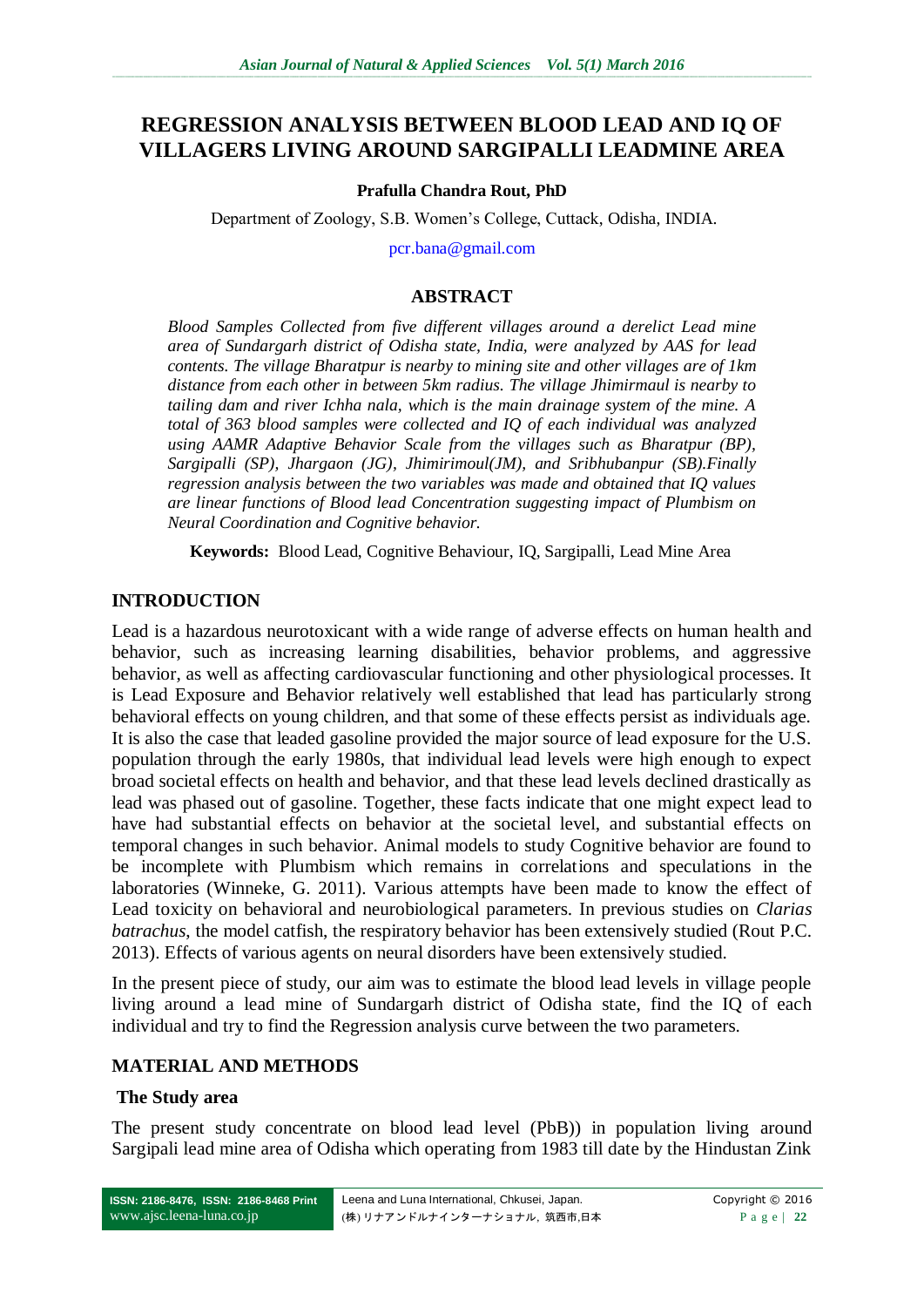Limited company. Five villages around the 5km were taken as case study area for sampling as shown in the trace map. The village Bharatpur is nearby to mining site and other villages are of 1km distance from each other in between 5km radius. The village Jhimirmoul is nearby to tailing dam and river Ichha nala, which is the main drainage system of the mine.







Fig.2 Road Map to Sagipalli, Sundargarh

## **Analysis of Blood Samples for Lead**

It was followed according to Australian standard (AS2411 - 1980) for AAS. After collection the heparinized blood samples were kept at 4°C. During analysis 3ml of thoroughly mixed blood sample were immediately dispensed to the centrifuge tube. The lead in blood was made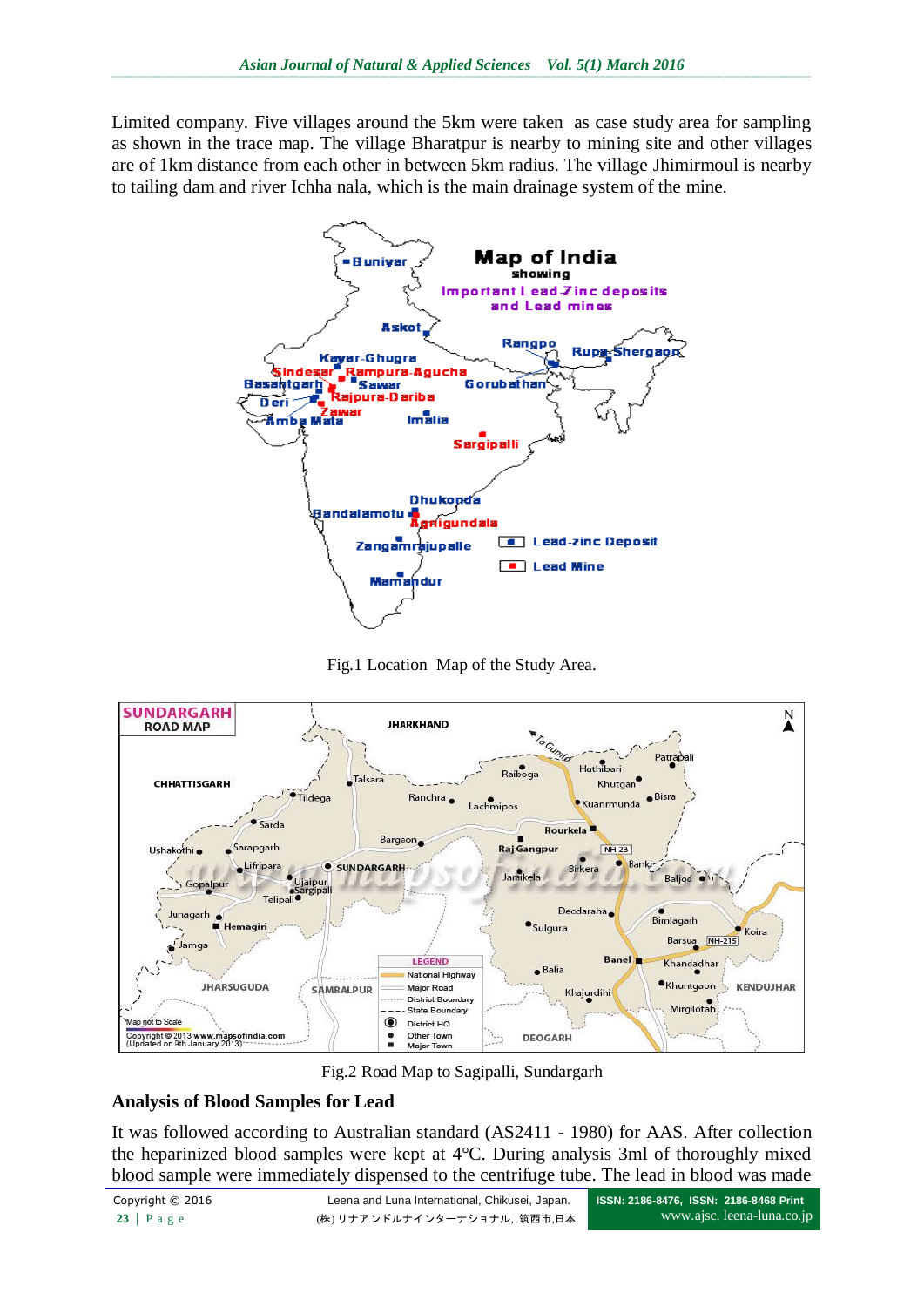complexes with APDC by adding 0.5 ml of 2% APDC to it and extracted into 3 ml of n-butyl acetate by proper shaking. Lead was determined in the organic phase by AAS within one hour.

Calculation was done by the help of calibration curve using standard solution.

**Lead Content** =  $\frac{1}{\text{Standard Value}}$ OD of thesample g/gm/ml of the tissue.

### **Measurement of IQ**

The IQ measurement was carried strictly following Wechsler Scale of Intelligence (1967) in various cases as follows:

Wechsler Intelligence Scale for Children standardized on a group of boys and girls aged between 5 and 16. It contains 13 subtests organized into two major areas: the Verbal Scale includes Information, Similarities, Arithmetic, Vocabulary, Comprehension, and Digit Span (optional) subtests; the Performance Scale includes Picture Completion, Picture Arrangement, Block Design, Object Assembly, Coding, and the optional subtests of Mazes, and Symbol Search.

Wechsler Adult Intelligence Scale individually administered test was used on individuals in an age range of 16 years and above. There are 11 subtests: Verbal Scale - Information, Similarities, Arithmetic, Vocabulary, Comprehension, and Digit Span; Performance Scale - Picture Completion, Picture Arrangement, Block Design, Object Assembly, and Digit Symbol.

### **Regression analysis**

Regression analysis was made between Blood Lead Concentration (PbB) and Intelligence Quotient (IQ), following Debajyoti Das(1981) . Simple regression curves were plotted taking blood lead (PbB) as independent variable and IQ as dependant variable.

## **RESULTS AND DISCUSSION**

Blood Lead levels and IQ of different village people are reflected in the table1.

| <b>Villages</b><br><b>Studied</b> | <b>Blood Lead</b><br>Levels<br>$(\mu g/ml)$<br>$\pm SEM$<br>(X) | Mean IQ<br>$\pm SEM$<br>(Y) | Correlation<br>(r)<br><i>between</i><br>$PbB \& IQ$<br>$r_{XY}$ | Regression<br>of Y on X<br>$b_{Y_X}$ | $a_{YX}$ | $Y^r$              | $S_{YX}$ |
|-----------------------------------|-----------------------------------------------------------------|-----------------------------|-----------------------------------------------------------------|--------------------------------------|----------|--------------------|----------|
| Bharatpur<br>(BP)<br>$\leq$ 1KM   | $0.471 \pm 0.11$<br>$n=78$                                      | 43<br>±7.4                  | $-0.384\dagger$                                                 | $-24.366$                            | 31.524   | $31.524 + 11.476X$ | 55.742   |
| Sargipalli<br>(SP)<br>$\leq$ 2KM  | $0.323 \pm 0.12$<br>$n=94$                                      | 47<br>$\pm 8.7$             | $-0.431\pm$                                                     | $-43.234$                            | 14.876   | $14.876 + 14.231X$ | 43.277   |
| Jhargaon<br>(Jg)<br>$\leq$ 3KM    | $0.296 \pm 0.14$<br>$n=36$                                      | 62<br>$\pm 8.5$             | $-0.564\dagger$                                                 | $-12.453$                            | 34.157   | 34.157+13.245X     | 12.322   |
| Jhimirmoul<br>JM<br>$\leq$ 1KM    | $0.394 \pm 0.15$<br>$n=61$                                      | 45<br>±6.7                  | $-0.124$                                                        | $-.32.257$                           | 35.987   | $35.987 + 14.431X$ | 45.321   |
| Sribhubanpur<br>(SB)<br>$>5$ KM   | $0.180+0.09$<br>$n=98$                                          | 65<br>±7.8                  | $-0.113$                                                        | $-25.143$                            | 15.966   | $15.966 + 15.241X$ | 13.987   |

# † P≤0.001,  $\perp$  P≤0.05

**ISSN: 2186-8476, ISSN: 2186-8468 Print** www.ajsc.leena-luna.co.jp

Leena and Luna International, Chkusei, Japan. Copyright © 2016 (株) リナアンドルナインターナショナル, 筑西市,日本<br> **Page | 24**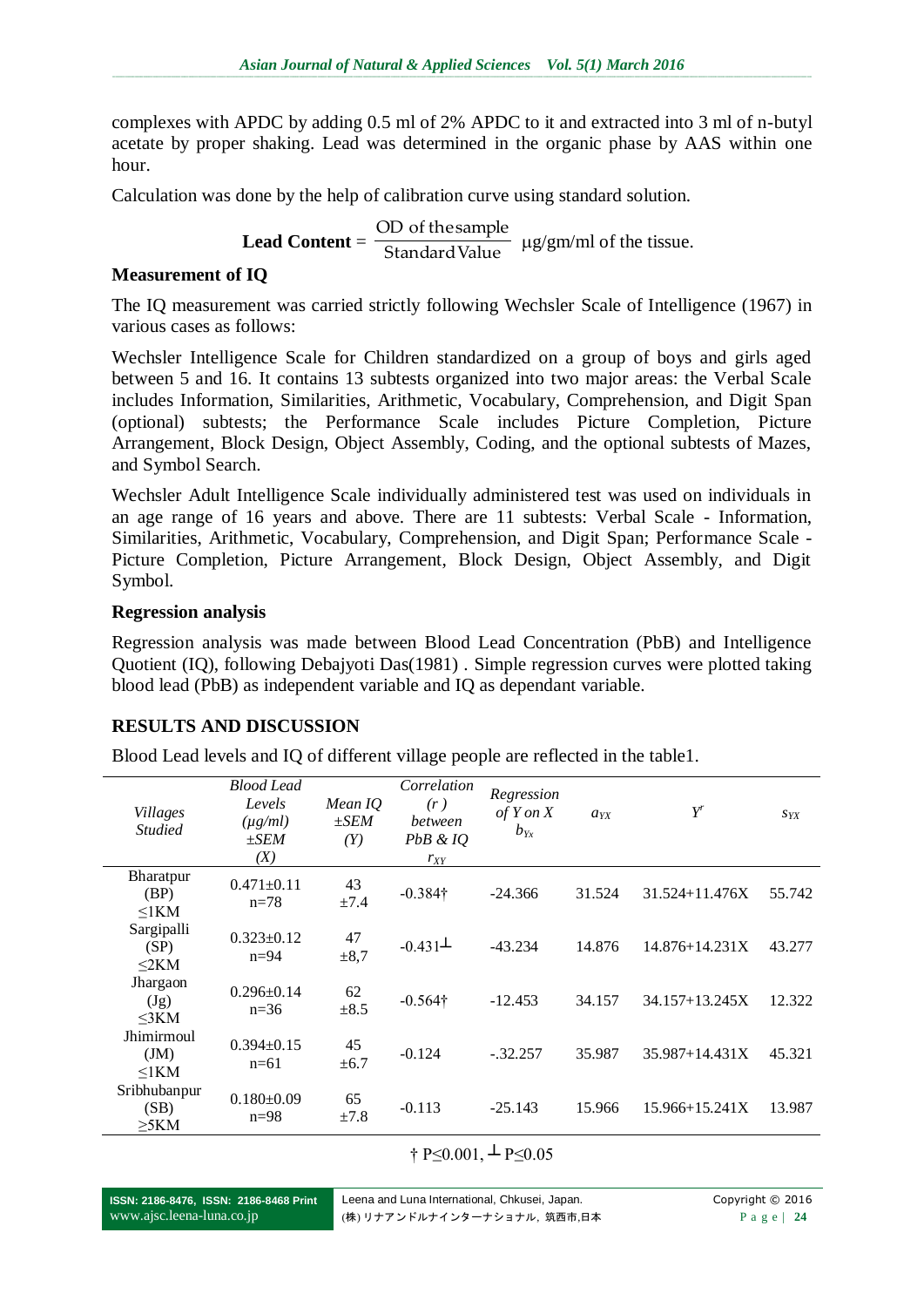

Figure 3. Blood Lead Levels (PbB) in µg/dl and Mean IQ in different Village People around Sargipali Lead Mine Area



Fig. 4 Corelation (r ) between Blood Lead Levels (PbB) in and Mean IQ in different Village People around Sargipali Lead Mine Area

The association between lead exposure during early development and subsequent deficits in cognitive development and behavior is widely accepted (Banks et.al. 1997). Neurological research indicates that exposure to lead impairs brain development and disrupts neurotransmitter function in ways that impair cognition and reduce impulse control. Early childhood exposure (before age 6) appears to be most harmful to psychological and cognitive development, and there is evidence that these effects persist to a great degree.

Many studies have found an association between higher lead levels and aggressive behavior, impulsivity, hyperactivity, and attention impairment. Increased lead levels are also associated with decreased mental skills, including reduced IQ, reduced verbal competence, increased reading disabilities, and reduced academic performance. Needleman and Bellinger (1981) report that children with above-average (but still moderate) lead levels are more than three times as likely to be distractible, hyperactive, impulsive, and to have low overall functioning.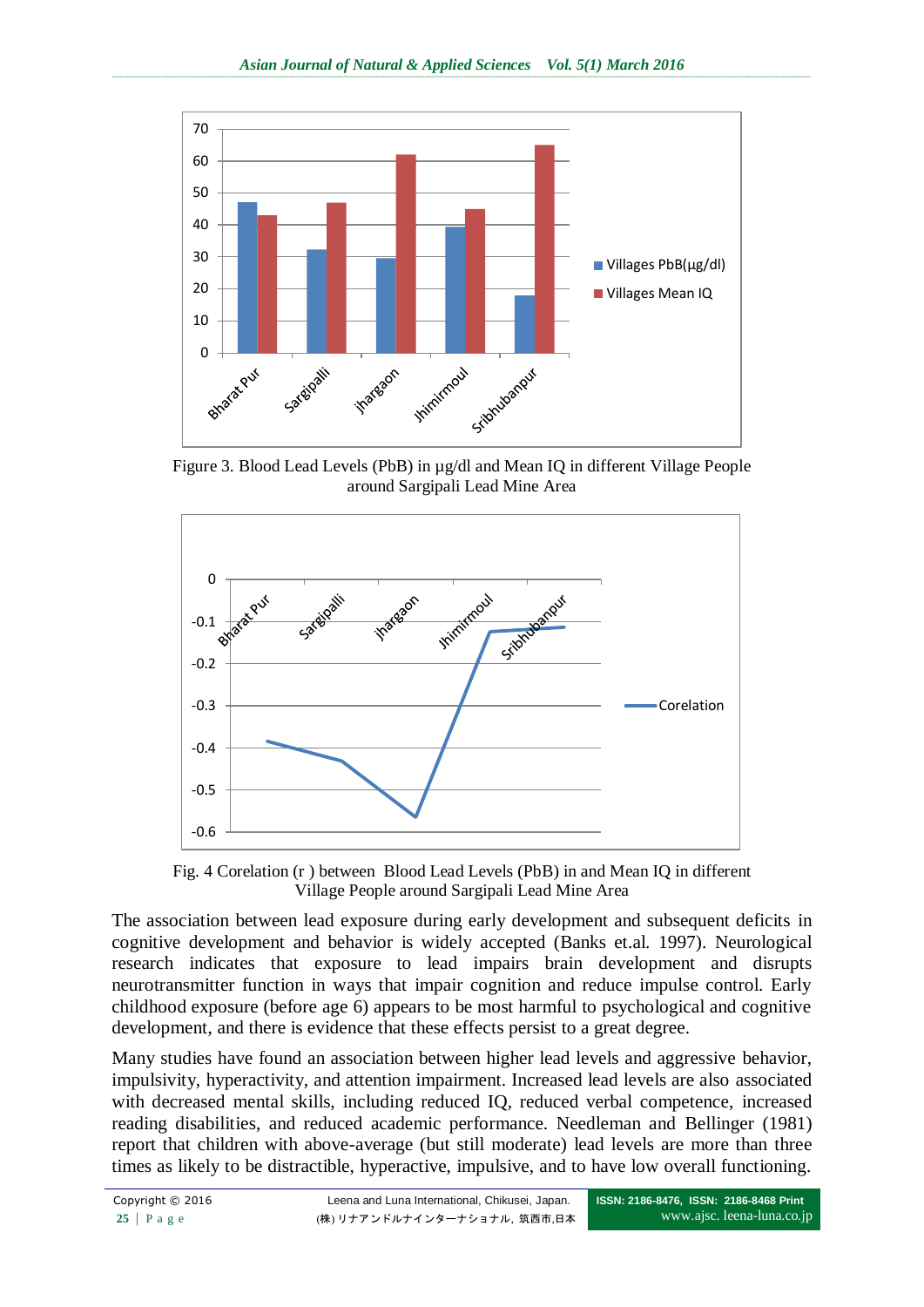With regard to IQ, an increase in blood lead level of 1 μg/dL is estimated to produce a decrease in IQ of approximately one-half of a point. Coscia et al. (2003) argue that by contributing to weak verbal, reading, and other abilities, lead exposure "deflects such youth's development in an antisocial direction." Moreover, researchers in psychology and neurotoxicology have established direct links between higher childhood lead exposure and a greater likelihood of adult criminal behavior. Economists have also contributed to the discussion; Reyes (2007) uses a panel of U.S. states to show a strong association between lead exposure and violent crime rates at the national level. Nevin (2000) uses a national time series to show relationships among the time trends of lead, crime, and teen pregnancy, and Masters, Hone and Doshi (1998) employ a single cross-section to look at the relationship between lead and crime. Overall, the literature suggests that there may be a substantial elasticity of crime with respect to lead, possibly as high as 0.8.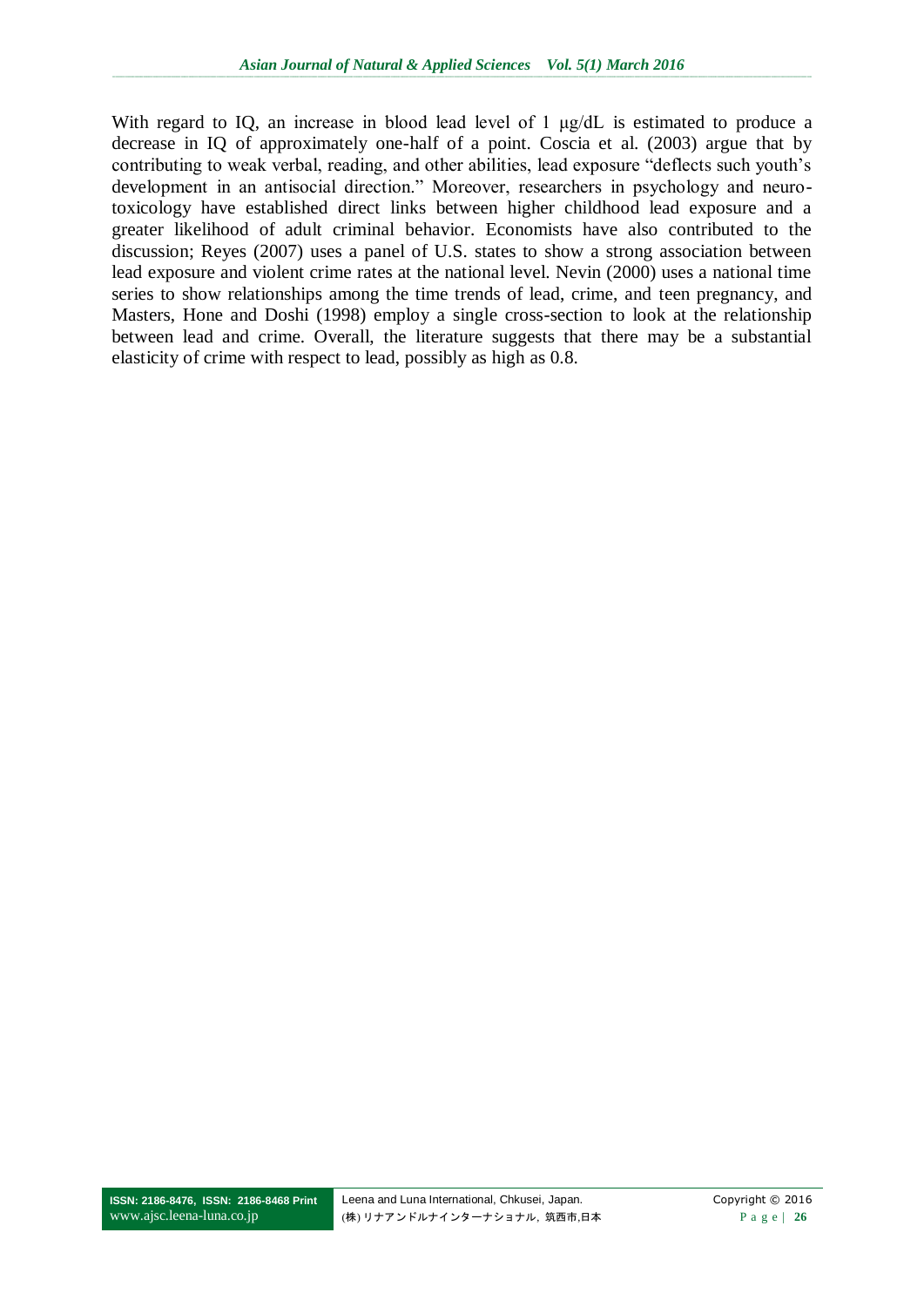### **REFERENCES**

- [1] Banks, E.C., Ferretti, L.E., & Shucar, D.W. (1997). Effects of Low Level Lead Exposure on Cognitive Function in Children: A Review of Behavioral, Neuropsychological, and Biological Evidence. *Neurotoxicology*, *18*(1), 237-81.
- [2] Bellinger, D. C. (2004). Lead. *Pediatrics*, *113*(4 Suppl), 1016-22.
- [3] Bellinger, D.C. (2008). Very Low Lead Exposures and Children's Neurodevelopment. *Current Opinions in Pediatrics*, *20*(2), 172-77.
- [4] Billick, I. H., Curran, A. S., & Shier, D. R. (1980). Relation of pediatric blood lead levels to lead in gasoline. *Environmental Health Perspectives*, *34*, 213–17.
- [5] Brody, D.J., Pirkle, J.L., Kramer, R., et al. (1994). Blood Lead Levels in the US Population, Phase One of the Third National Health and Nutrition Examination Survey (NHANES III 1988-1991). *JAMA*, *272*(4), 277-83.
- [6] Bryce-Smith, D. (1983). Lead Induced Disorders of Mentation in Children. *Nutrition and Health*, 1, 179-94.
- [7] Canfield, R.L., Charles, R. H., Deborah, A., Cory-Slechta, et al. (2003). Intellectual Impairment in Children with Blood Lead Concentrations below 10 mcg per Deciliter. *New England Journal of Medicine*, *348*(16), 1517-26.
- [8] Case, A., & Christina, P. (2010). Causes and Consequences of Early Life Health. *National Bureau of Economic Research Working Paper* No. 15637.
- [9] Center for Human Research of the Ohio State University (2001). *NLSY79 Child & Young Adult Data User's Guide: A Guide to the National Longitudinal Survey of Youth 1979.* U.S :Ohio State University
- [10] Center for Human Research of the Ohio State University (2005). *NLSY97 User's Guide: AGuide to the Rounds 1-7 Data, National Longitudinal Survey of Youth 1997.*  U.S.: Departmentof Labor.
- [11] Coscia, J. M. Ris, M. D., Succop, P. A. et al. (2003). Cognitive Development of Lead ExposedChildren from Ages 6 to 15 years: An Application of Growth Curve Analysis. *Child Neuropsychology*, *9*(1), 10-21.
- [12] Currie, J., & Mark, S. (2006). Child Mental Health and Human Capital Accumulation: The Case of ADHD. *Journal of Health Economics*, *25*(6), 1094-118.
- [13] Dalsgaard, S. (2003). Long-term Psychiatric and Criminality Outcome of Children withAttention-Deficit/Hyperactivity Disorder. *Nordic Journal of Psychiatry*, 47(2).
- [14] Denno, Deborah W. (1990). *Biology and Violence: From Birth to Adulthood*. New York, NY: Cambridge University Press.Dietrich,
- [15] Kim N., Ris M. Douglas, P. A., Succop, et al. (2001). Early Exposure to Lead andJuvenile Delinquency." *Neurotoxicol Teratol*, 23(6), 511-18.
- [16] Ethyl Corporation (1976-1984). Yearly Report of Gasoline Sales by States. Houston, TX: EthylCorporation.
- [17] Fishbein, D.H. (2000). "Introduction," D. H. Fishbein, *The Science, Treatment and Preventionof Antisocial Behaviors: Application to the Criminal Justice System.*  Kingston, New Jersey: Civic Research Institute.